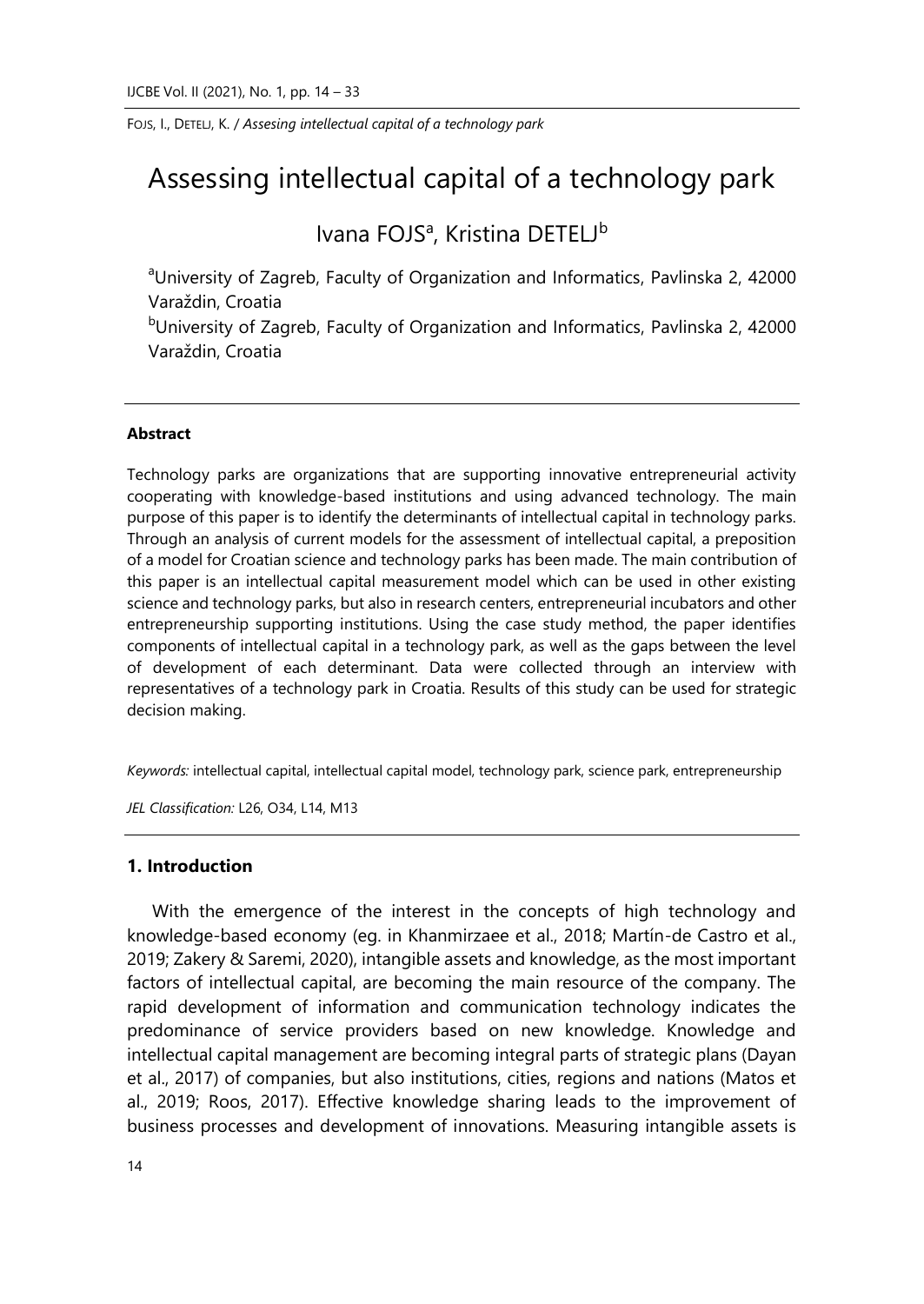more complex than measuring tangible assets, but it is inevitable in order to detect gaps, as well as to plan future investments in the form of improving the current level of intellectual capital. In this paper we focus on the connection between the intellectual capital and the technology parks.

# **2. Theoretical background**

The theory of intellectual capital has been developed in three directions: the socalled Japanese school whose key authors are Itami, Nonaka and Takeuchi, then the theory of resources (Penrose and Barney) and finally the study of human capital as a fundamental determinant of intangible assets (Kolaković, 2002). Stewart (1991) and Sveiby (1997), were the first to define intellectual capital by the keyword knowledge, "intellectual capital is knowledge that exists in an organization that can be used to create a differential advantage," and emphasized the importance of intangible assets in creating competitive advantage.

According to Edvinsson (1997), intellectual capital is non-financial capital that serves as complementary information to financial information. Edvinsson (1997) has divided intellectual capital into human capital and structural capital, and according to the European Commission (2001), intellectual capital is composed of human capital, which includes knowledge and skills of employees, structural capital referred to routines and procedures of the organization and relational capital, which includes external relations with customers and business partners.

"Intellectual capital is determined by intangible resources that make it difficult to identify, measure, and evaluate." (Stewart 1991). In 1992, Kaplan and Norton developed a model for measuring intangible assets that served as the basis for future modified models of intellectual capital valuation. Edvinsson (1997) studied intellectual capital in the Swedish company Skandia, for the needs of which he devised the Skandia Navigator measurement model, which is the most commonly used intellectual capital assessment model today. Although intellectual capital is difficult to measure, it is undoubtedly a necessary resource for innovation, new markets, and enterprise technological development (Gately and Cunningham, 2014).

"Science and technology parks are registered legal entities established to commercialize scientific results, encourage cooperation between scientists and businessmen, and in accordance with the provisions of the law governing scientific activity and higher education" (Law on the Improvement of Entrepreneurial Infrastructure, 2018). Brunsko (1995) describes technology parks as strategic instruments of regional development because they represent a link between industry and universities. With the use of new technologies and innovative solutions, they are accelerating the commercialization of scientific research. Zekić and Bukovac (2008) say that technology parks are incubators of innovation and entrepreneurship that enable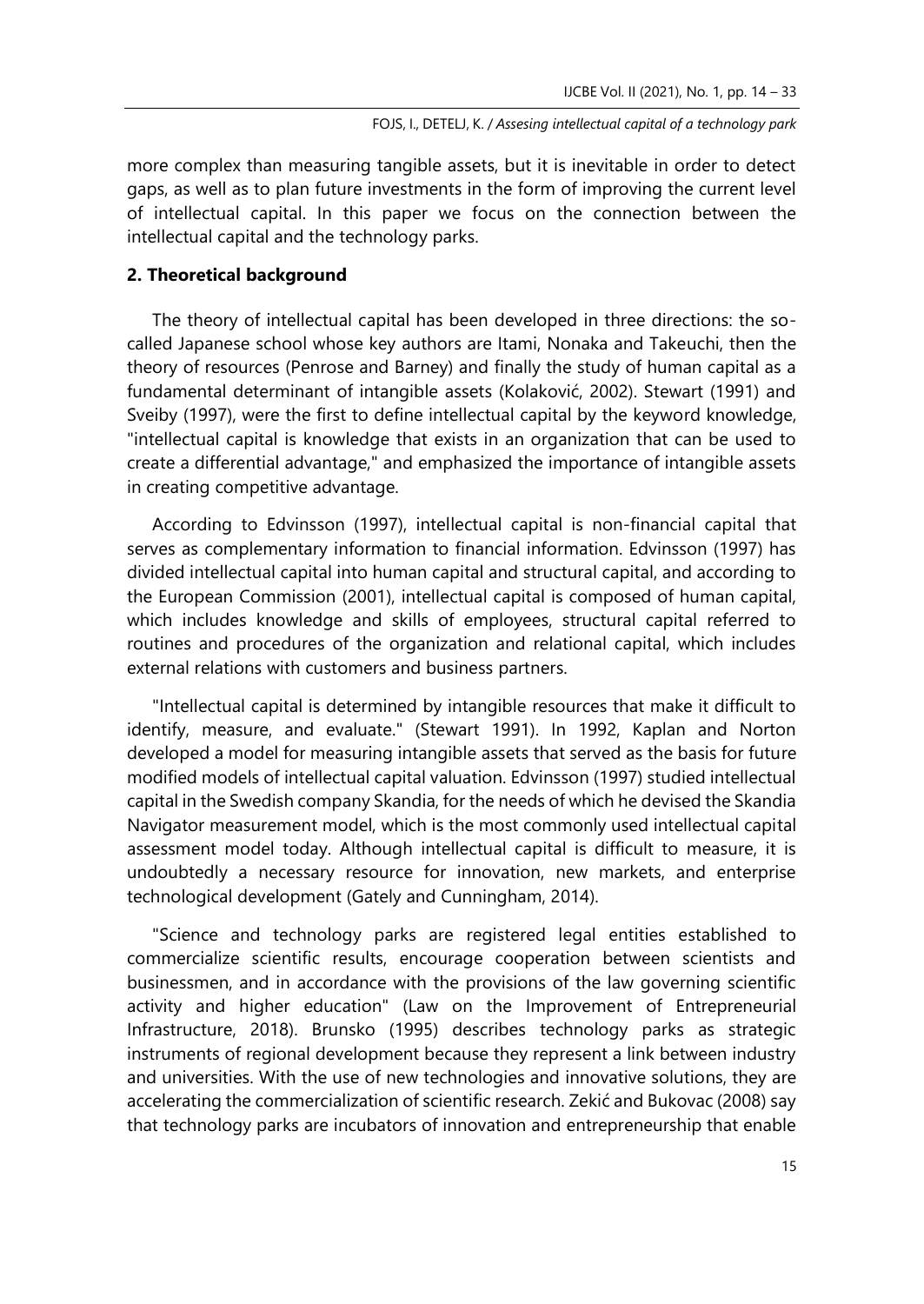the development of a modern economy, more efficient restructuring of industry, sustainable regional development, development of intellectual potential and reduction of unemployment.

# *Intellectual Capital of a Technology Park*

The beginning of intellectual capital measurement was directed to the micro level and its reflection on the performance of a company. Later, the concept of intellectual capital was applied at the meso and macro level in order to assess the level of human, structural and relational capital of cities, regions, nations, research centres, technology parks and universities, and all units that accumulate knowledge. The results of the study by Ane et al. (2017) point to the positive impact of human and structural capital on entrepreneurial orientation and activity, which contributes to economic growth and competitiveness. Edvinsson, Stenfelt (1999) and Bontis (2002) are one of the pioneers of measuring intellectual capital at the macro level. The purpose of assessment of intellectual capital at meso and macro level research is to identify strengths and weaknesses of the observed entities and to take improvement actions.

The importance of intellectual capital measurement above the micro level of the company is confirmed by the research of Lin and Edvinsson (2010), whose results indicate the connection between investment in intellectual capital and recovery from a financial crisis. More precisely, it was concluded that the macroeconomic situation can be improved by the development of human and renewable capital, as the main determinants of knowledge economy and national development in the future.

Technology parks bring together three types of knowledge: high-tech knowledge derived from innovative companies, regional knowledge, and university knowledge through collaboration with higher education institutions. Technology parks create an environment that encourages technological innovation and enables development of a knowledge based economy, derived from innovative small and medium enterprises (Zekić and Bukovac).

# *Existing Intellectual Capital Research of Technology Parks, Research Centers and related Institutions*

As intellectual capital is the foundation of SMEs competitive advantage and innovation, science parks represent "network opportunities'' (Khavandkar et al., 2016) for SMEs in a way that enables knowledge sharing, networking and better intellectual capital management. Science parks are networks that enable the circulation of intellectual capital, through intermediaries between the tenant companies and between the tenants and the park. It is important to observe which forms and levels of intellectual capital the tenants bring to the park, and which forms of intellectual capital they receive by staying in the park (Gibb, 2007).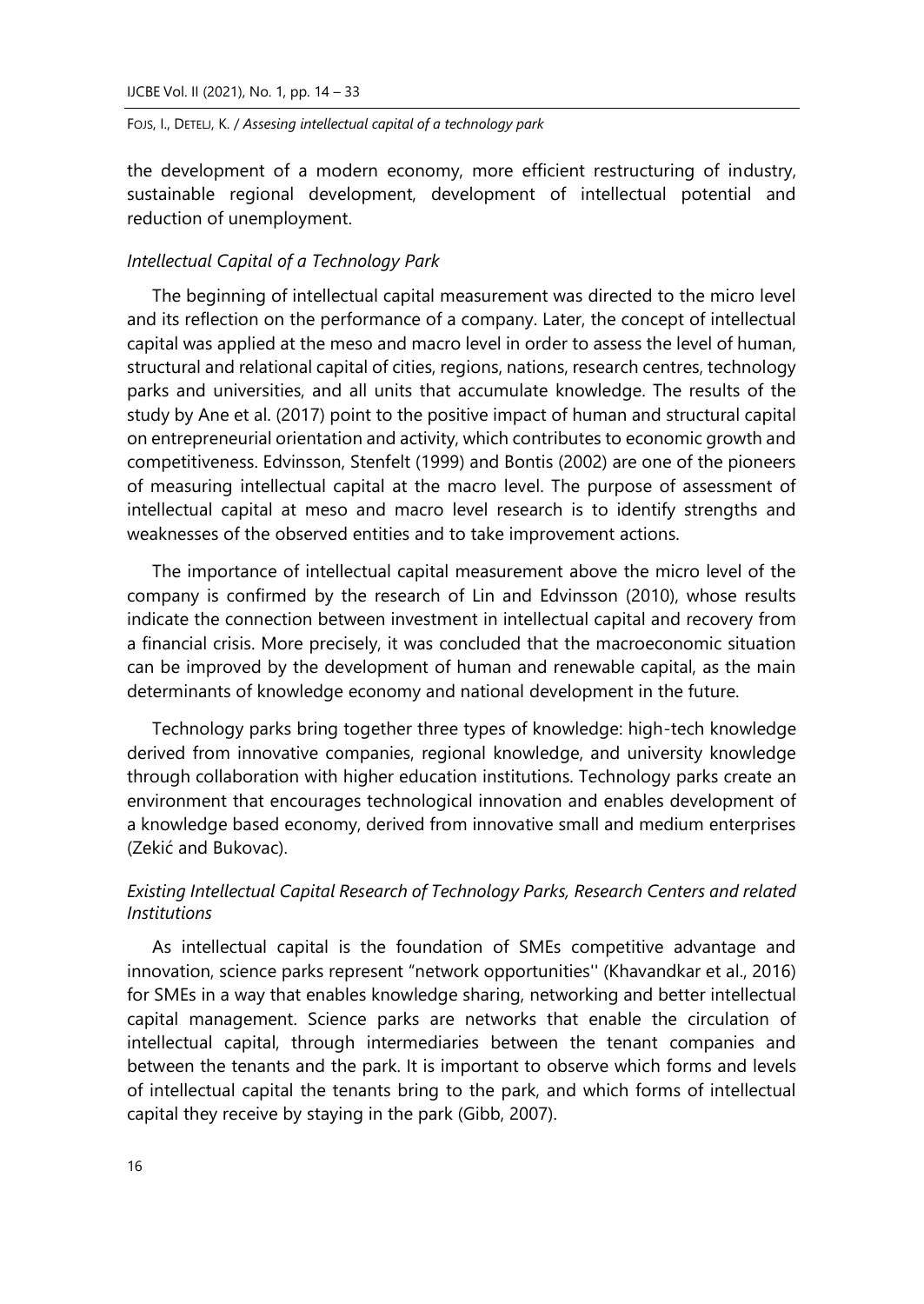The relationship between the level of intellectual capital and the competitive advantage of creative industry parks was explored by Dong & Gao (2012). Their research in 18 creative parks (survey questionnaire and in-depth interviews) indicates that intellectual capital is the foundation of innovation, which is a prerequisite for the competitive advantage of parks. The authors recommend for creative industry parks and state institutions to improve the communication between creative talents, raise protection of intellectual property and improve the ability to retain talents through establishing a quality knowledge exchange system. Raising awareness of the importance of creative parks is important to enable investment in R&D and to create a learning and knowledge exchange atmosphere.

Chu et al. (2006) provide a framework for reporting on the intellectual capital of the Industrial Technology Research Institute (ITRI), to identify the hidden value of ITRI. The research connects the components of intellectual capital with the value or performance of ITRI. According to the results, intellectual capital is relevant to the value creation process, so investments in intellectual capital components should not be considered as costs but rather as investments to gain added value. The level of intellectual capital should be the criterion for the amount of investment.

The Zahedi and Papoli study (2018), which links knowledge management and intellectual capital of a knowledge-based research center, found that knowledge sharing has no significant effect on human capital, and knowledge acquisition has no significant effect on structural capital. The greatest impact on the competitive advantage of a research center has the application of knowledge. Therefore, future strategies must be aimed to connect knowledge management process and intellectual capital to improve its current effect.

The connection between a successful incubation process and the intellectual capital of a business incubator was investigated by Calza et al. (2014). The authors found a new dimension to consider in order to analyse and measure the level of intellectual capital of a business incubator, the one related to the incubation process. They suggest comparing the level of intellectual capital of tenants during the incubation phases. The intellectual capital of tenants should be applied to the entire incubator during several phases of incubation. Business incubators need to design innovative and efficient incubation processes, adapted to tenants and their intellectual capital, because this is where the competence of incubators and incubated companies lays.

Gately and Cunningham (2014) emphasize in a qualitative study the importance of relational capital for incubator tenant companies. According to the analysis of indepth interviews and business plans of entrepreneurs in the incubator, some surveyed entrepreneurs rely on their own formal education and incubator as the main sources of networking, while some respondents stressed the importance of industrial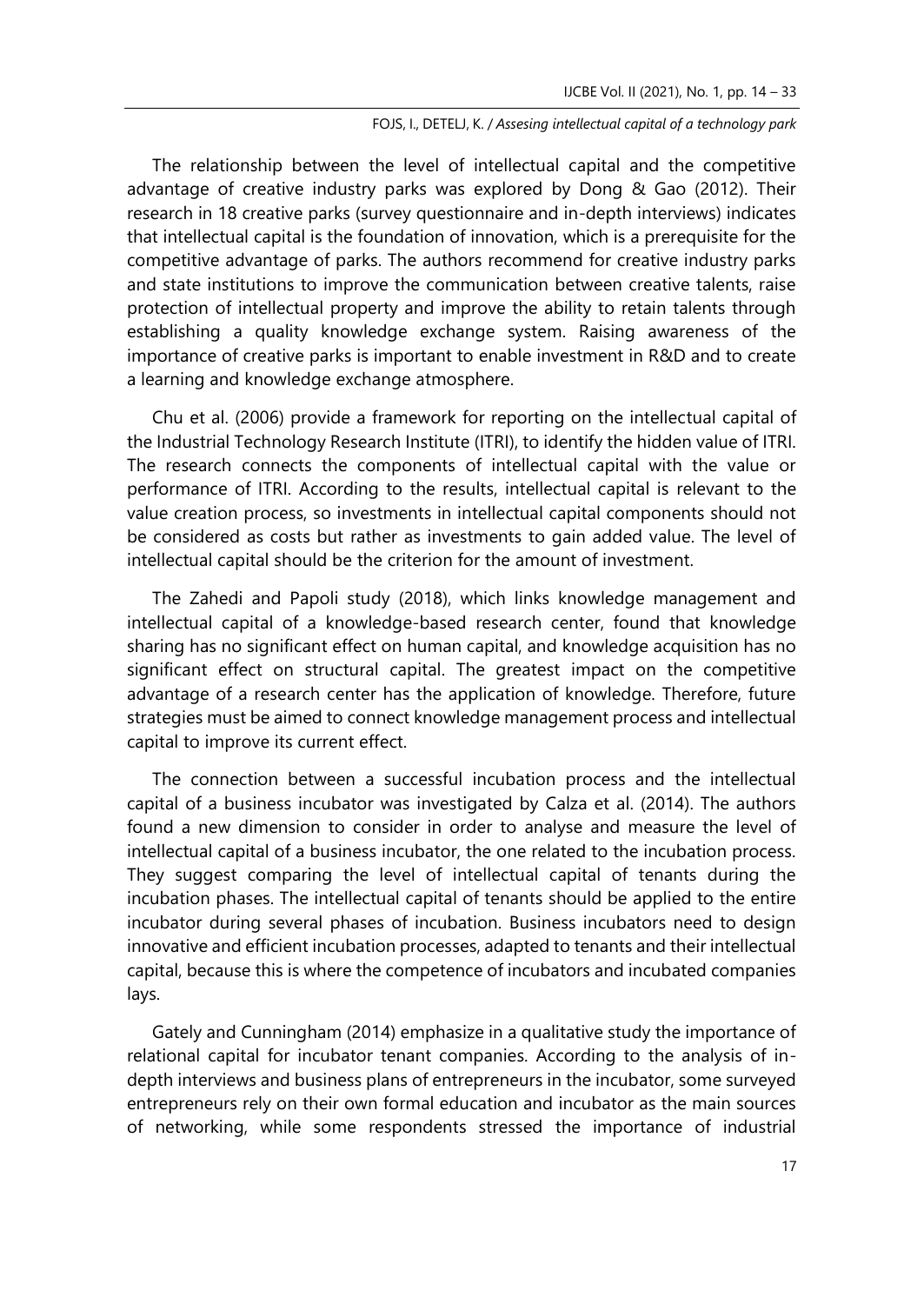networking and connecting with clients instead of relying on government institutions like the Chamber of Commerce. Authors conclude that knowledge networks are the key to supporting entrepreneurs who are tenants of incubators, and knowledge sharing is crucial not only within the incubator, but also outside of it, especially between incubators, high-tech knowledge based companies and higher education institutions.

Investments in intellectual capital, according to Maltseva (2015), must become a priority of technology parks. The author proposes a structural and factor model for the evaluation of intellectual capital of a technology park, which needs to be continuously improved. It divides the structure of the technology park into nano level and micro level. The paper proposes three models of evaluation of intellectual capital of a technology park, first model is focused on access to knowledge that involves its accumulation and efficient use, second model is a value model that assesses the contribution of intellectual capital through individual stages, and the third model has a strategic method aiming the identification of key determinants of intellectual capital in order to achieve competitive advantage. In a paper from 2016, Maltseva combines possible methods of measuring the value of the intellectual capital of a technology park, dividing the methods depending on whether they are used at the tactical or strategic level. At the tactical level, the author proposes the use of value-added indicators of intellectual capital, and at the strategic level, indicators of the cost of intellectual capital are suggested.

Davoudi et al. (2017) examined science and technology park entrepreneurs to assess the interrelationship between innovation, intellectual property, and organizational performance. The results show that intellectual property rights have a positive impact on organizational performance through open innovation, which provides guidance for technology park decision makers.

A model for valuing the intangible assets of a research center was developed by Loyarte et al. (2018). The level of intellectual capital is important for the evaluation of research and development projects developed within research centers.

The results of the study by Schiavone et al. (2014) proves the positive impact of habitation in a science park on the performance of companies related to the determinants of intellectual capital, that is, park tenants have a higher level of intellectual capital than similar companies outside the park.

Brinkhoff and Kitzmann (2014) explore the role of urbanism in generating innovation through examples of technology parks. Their model shows the interdependence of the university, the public sector, the private sector and the public. They conclude that new knowledge-based urban areas need innovations in classic technology park models.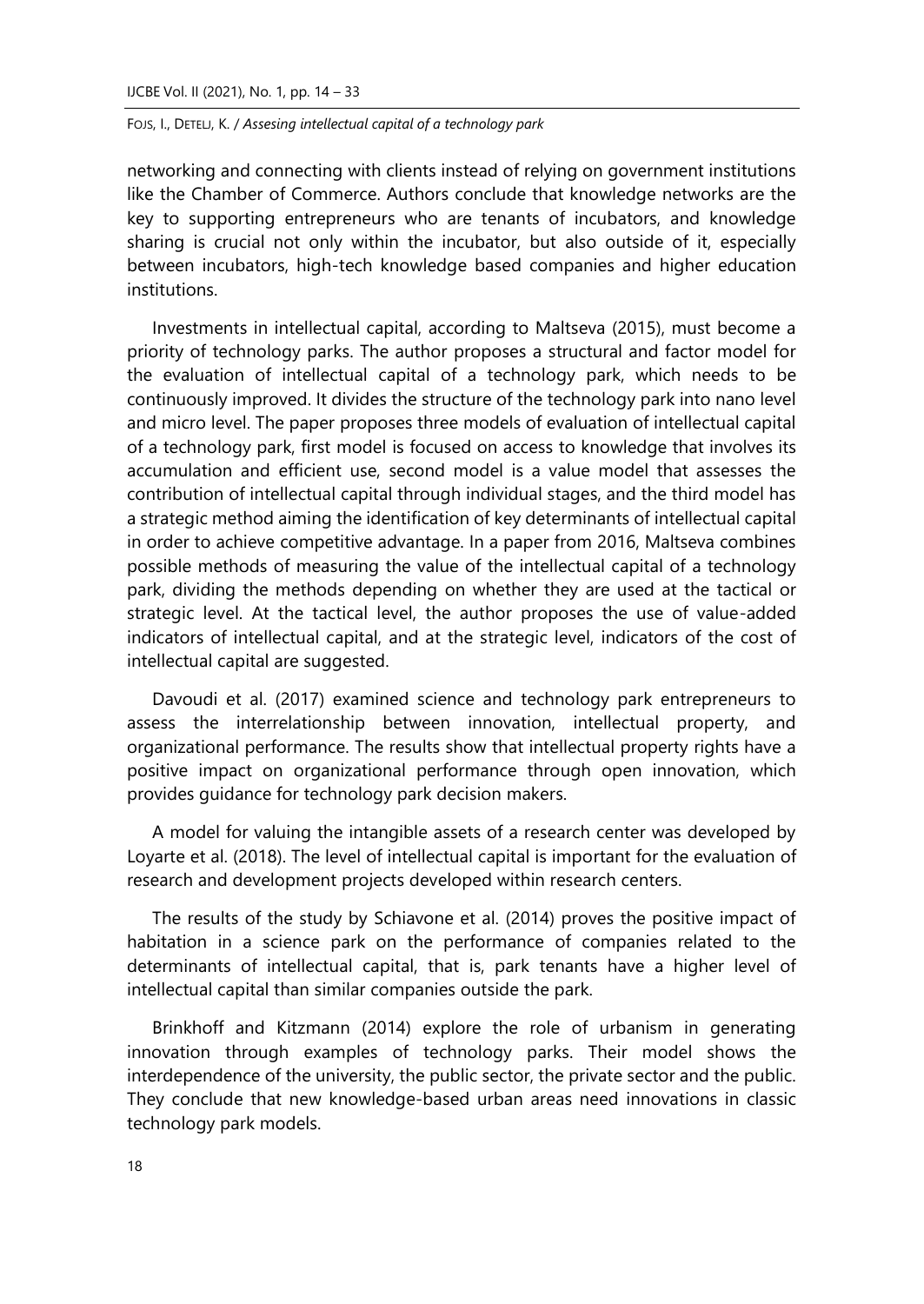Considering the results of previous related studies, the importance of technology parks is visible in the increase of intellectual capital level of a park in general, but also of tenant companies, through mediation, cooperation and networking.

### **3. Methodology**

This study uses single in-depth case study on a Technology Park in the Republic of Croatia. A semi-structured in-depth interview was conducted with the technology park director. 58 questions were divided into 6 sections. The introductory section had general questions about the interviewee and his role in the technology park. Second section was about intellectual capital in general. Next three sections were related to human, structural and relational capital. Questions in the last section included final questions on the perception of intellectual capital. The interview took 52 minutes. To decrease the risk of misinterpretation, authors decided to record the interview, instead of taking notes. Based on the recording of the interview, a transcript was made and it consists of 12 text pages. In order to distinguish relevant data from insignificant ones, data reduction was conducted.

When using open-ended questions, it may happen that the respondent answers too broadly and does not hold to questions that are asked, that is why such parts of the interview need to be omitted. Therefore, recordings and complete transcripts of the interview are a suitable method for re-reading and noticing irrelevant data (Hyytiä, Karvik, 2020). Other methods for data analysis purposes such as comparison and classification method, as well as thematic analysis were used. Coding technique was used to establish significant categories but also to identify patterns and relationship between answers.

Questions were conducted based on similar qualitative papers which examined intellectual capital of science parks, incubated technology firms, universities, SMEs and social service non-profit organizations (Gibb, 2007; Kong and Ramia, 2010; Hyytiä, Karvik, 2020; Loyarte et al., 2018; Gately and Cunningham, 2014).

To verify variability of data and assure the dependability, the triangulation method (Leburić, 2001) was also used in the research. Facts for the case study from the interview can further be corroborated (as suggested by the Yin, 2003) by additional documentation that analyses the embeddedness of the park in the regional economy. In the Manual of Innovative Business Parks in the SEE Region (FIDIBE, 2010) the park is used as benchmark for good organizational and management structure as well as a good practice example for relying more on own revenues and lowering the significance of local subsidies. In the reports on Croatian entrepreneurial infrastructure it is always named as one of the good practice examples. In audited operating reports of local authorities, we can see that the park's operations are slowly growing (number of tenants, their employees, revenues of the park, profit, increasing number of EU and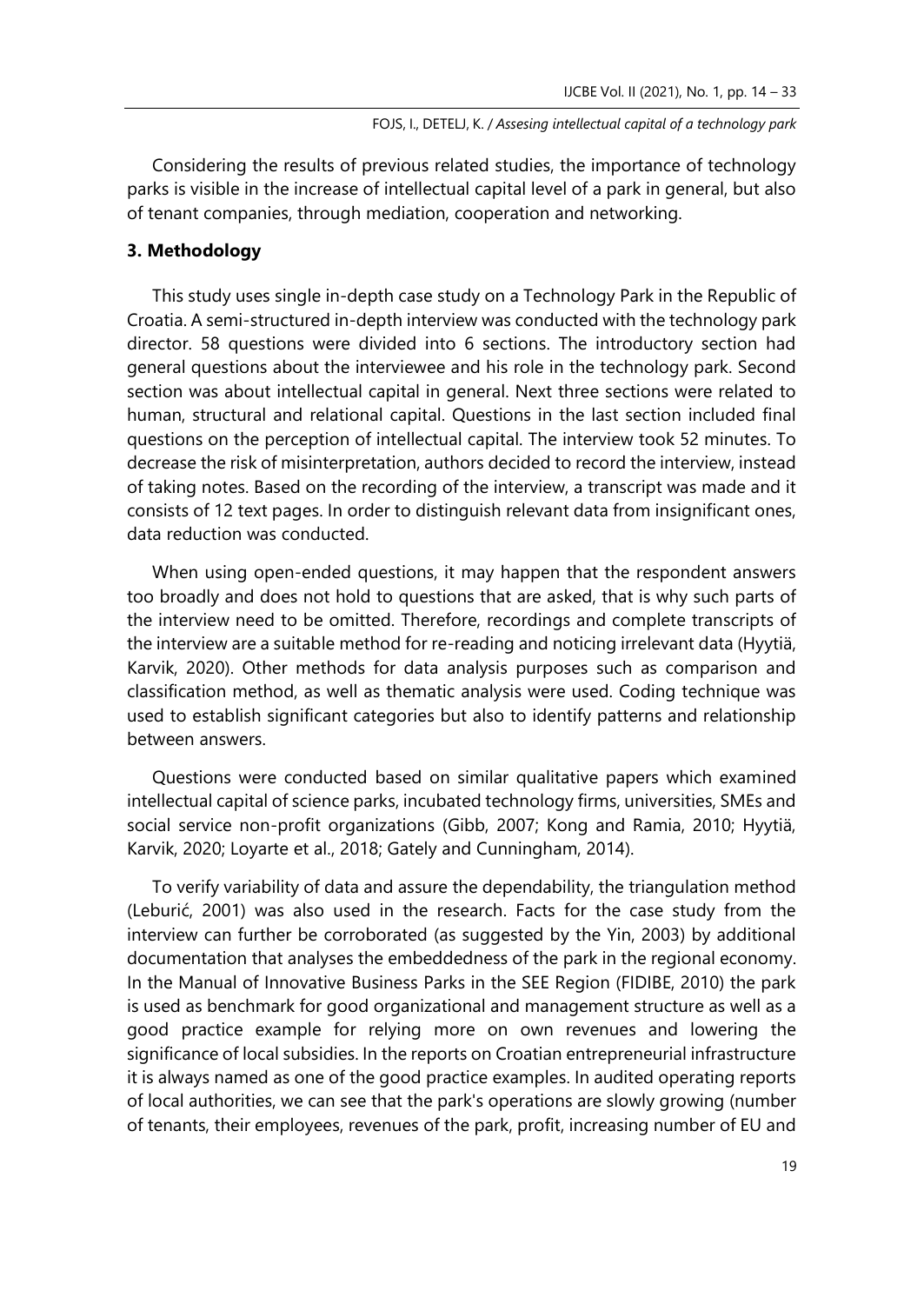national development projects etc.) (RH DUR, 2014). It has been analysed in numerous students' theses, some research papers (e.g. Hunjet et al., 2018) and local and national media always show positive image and good impact of the park and its tenants on the local economy. Yearly GEM report for Croatia (Alpeza et. al., 2020) names the park's hackathon initiative as a good practice example. Hackathon "Versusvirus or Viral Action Against Virus" (17 - 19 April 2020) aimed at identifying the biggest challenges of entrepreneurs during the COVID pandemics and the contestants tried to find answers to these challenges. One of the main weaknesses of the park in this research was lack of available space, and conference space which was mitigated in February this year by opening additional space in the annex to the previous building. Today they have about 50 tenants, but their alumni tenants comprise more than 100 enterprises that exited the incubation and have left the park and most of them still collaborate with present tenants and the park itself (Vlada RH, 2021.). We even found the info on one former tenant's webpage that they are proud former tenants (Orion, 2021).

For the purpose of this study, a research question was proposed: In what forms is intellectual capital present in the technology park and is there a connection between the identified determinants of intellectual capital? The research also examined which form of intellectual capital is most important in a technology park.

# **4. Results**

The results are presented by interpretation of the interview answers, and the conclusions are supported by real quotes from the respondent. In addition to identifying the main factors of intellectual capital in the technology park and explaining their links, models of intellectual capital assessment in the technology park were designed, based on the obtained answers.

#### *Human Capital*

Human capital is most visible in the parks system of values, tenant competencies, growth and progress, education programs and platforms for the realization of tenants interests, recognition and application of good practices and knowledge exchange. The park seeks to ensure growth through a platform which adapts to individuals depending on their affinities and areas of interest, but within the park program. The learning by doing approach is applied in the park. However, employees are not always motivated for progress: "Sometimes I wish they might be a little more motivated than they are. Well, they are in some segment, but honestly they should be even more."

Tenant progress is necessary and encouraged, and it is most visible in the communication, presentation, negotiation skills of tenants and in general in entrepreneurial way of acting. From the perspective of companies, progress is visible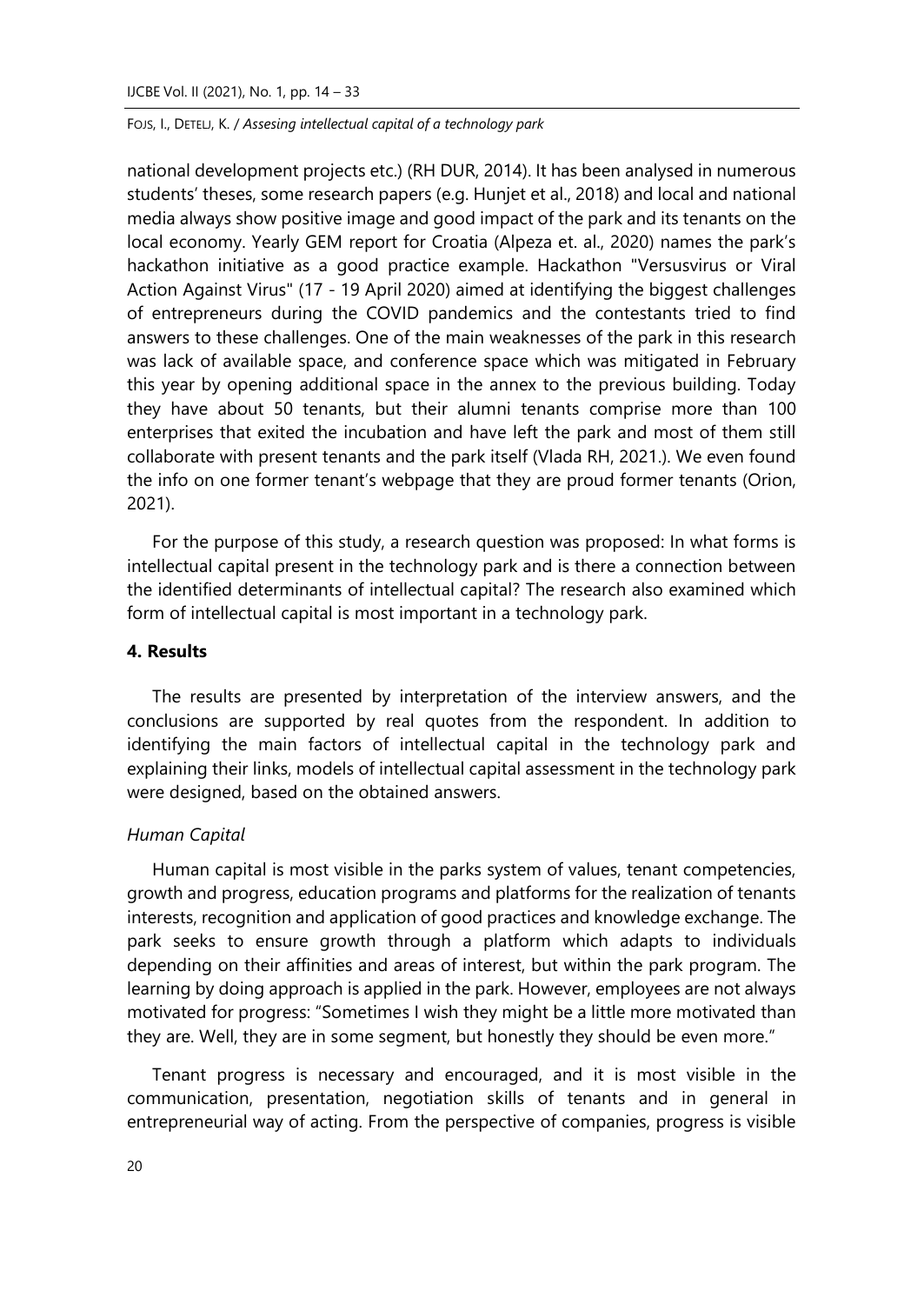in growth and networking. Tenants are in some aspects of skills (presentation, negotiation, communication) better than competitors.

When asked how additional investment in tenants' knowledge and skills can have a positive effect on the park, the answer was that the positive effect is visible through development and innovation, with smart investment and application of good practices while maintaining originality. Innovative individuals will then grow and develop, and their originality will attract other companies.

Growth enables the realization of entrepreneurial affinities of individuals, business stability, and later cooperation with other tenants: "As for companies, …, they have segments to which they turn to strategically, … but once they grow … they outsource this segment which they previously covered, and that outsourcing they do mostly and always target primarily companies which are in the Technology Park …. Synergistic effect." In this answer, a combination of human (tenant experience), relational (networking and company cooperation) and structural capital (sets of services arranged by segments, outsourcing) is visible.

The importance of park's experience is noticed: "So, if a company grows fast enough, it employs individuals who have some entrepreneurial affinities, so they also move towards self-employment, and companies founded by these people are actually the most stable and have the greatest chance of success. We have recognized that through these 15 years of business and it really works." The knowledge, competencies and experience of tenants are connected with the innovations of the park, they enable dynamism, which affects park's performance.

"The last few companies which came to the Technology Park were just established in such a way that individuals who worked in some other companies were already preparing the ground for their companies and for entrepreneurship, because they examined clients and the market, …, so that the risk is minimized. We are not a classic start up incubator, but I would say that more stable companies are maturing in our park, here and there someone is born who is a little braver and maybe even younger, while embarking on these slightly riskier ventures, but there is no fear for them, after such an experience, they can always in some way move on and get on their feet."

Overall conclusion is that the human capital is crucial for a technology park: "It is crucial in fact, because these are all knowledge-based companies, there are very few companies that make some tangible products, now it is a new direction we are turning to, but knowledge is actually crucial because these are services and products based on that. … It [knowledge exchange] is actually the essence of the technology park's business".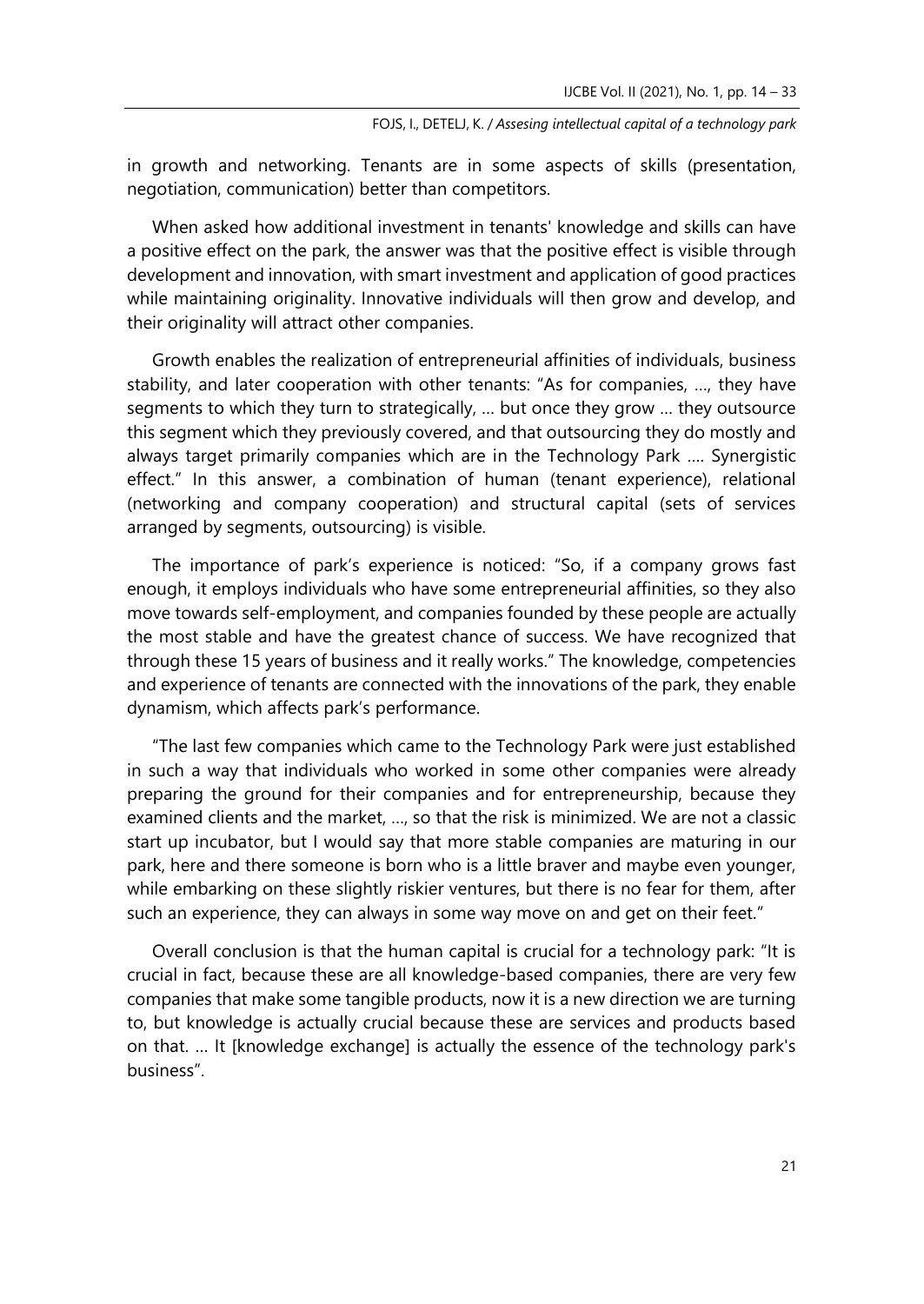# *Structural Capital*

The park is conducting a process of getting to know the company, that is potential tenants present a three-year plan with specific elements, and the technology park decides according to a set of criteria, whether the company is adequate for incubation or not: "Based on the presentations of three-year plans of potential tenants, the park assesses the affinity of the company and accordingly determines potential compatible partners who are also tenants of the park, after which they meet and network."

Service-based companies usually operate dynamically and adapt to customers. According to the park's experience, the existence of a certain defined structure and process is important when the company grows up to 15 employees, because it facilitates the process of including new employees, but companies in this phase of growth are already on the way out of the technology park, because they have completed the incubation process. This is an example of a relationship between experience (human capital) and innovation (structural capital). The future business plan includes the construction of an infrastructure intended for scale up companies, in order to maintain cooperation even after the first phase of growth, after incubation.

There is a work specialization in the park, there are segments covered by a particular employee, and there are also common areas, such as event organizing. The events are focused on new trends aimed at tenant companies. The event organization is carried out through cooperation with companies in the park as well as with former tenants, and their goal is to expand and maintain the community: "…, These are some formal-informal gatherings that are very important for maintaining the community, for it to be productive, for networking." This is a visible connection of structural, relational and human capital through cooperation and networking, meeting new potential tenants, public reputation, but also the dissemination of good practices and acquired knowledge through park's processes.

Regarding routines and processes as determinants of intellectual capital, there are informal routines in terms of once a week socializing of employees and formal routines which include event organizing and the incubation process in the technology park. Although individual processes such as the incubation process are defined, the park is to some extent adapted to companies using many years of business experience, which is also a link between the determinants of structural and human capital. The processes of individual companies are defined by the tenants themselves, so the park is not included in that part.

22 At a national level, the examined park is one of the first technology parks established in Croatia therefore they have their own set of users and even insufficient infrastructure according to demand, which makes them leaders in their expertise. At the European level, compared to the parks of the Eastern part of Europe, the park is more advanced, while the technology parks of the western part of Europe, despite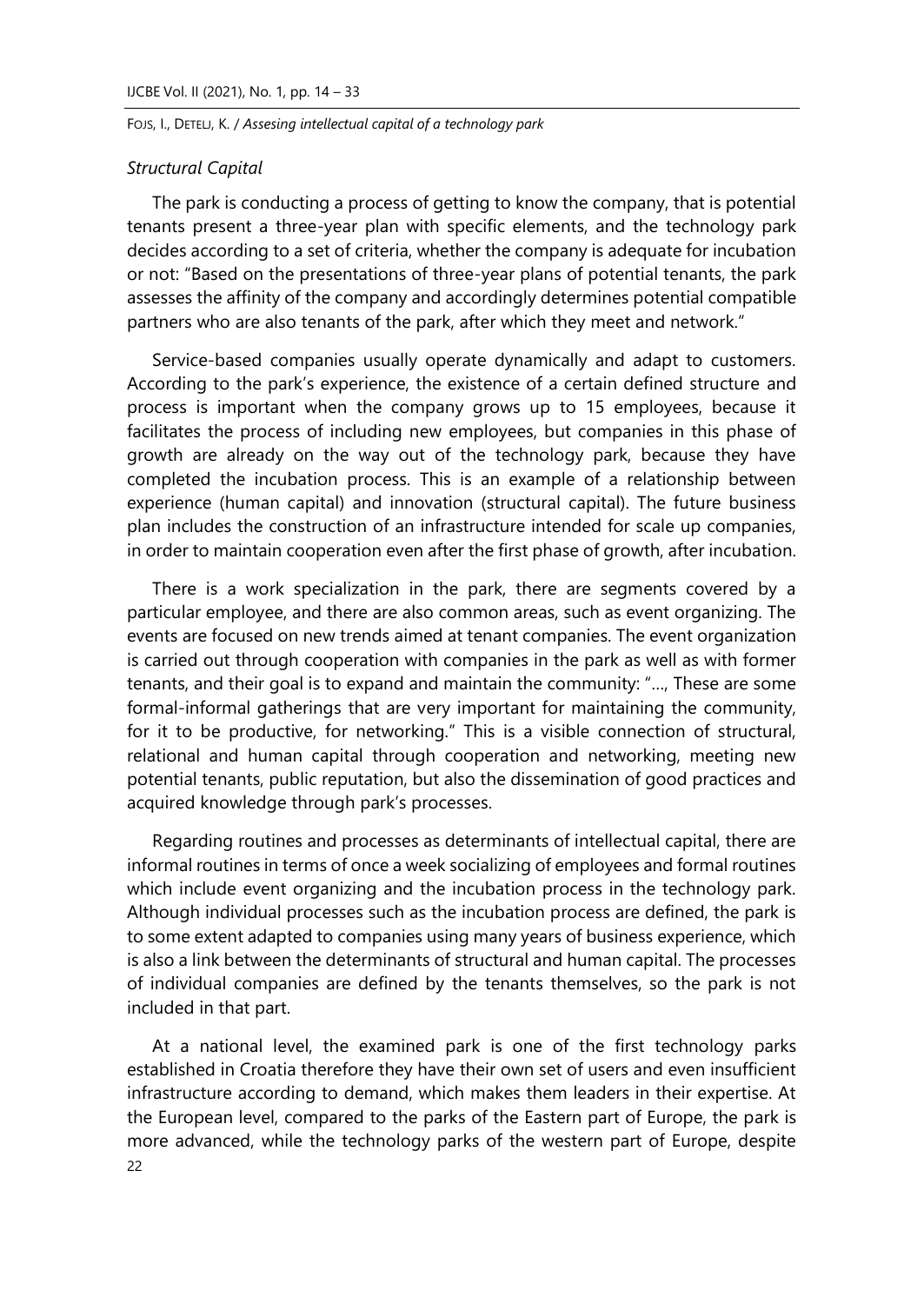similar problems they face, are more advanced primarily due to earlier business movements: "… we may be a little behind the west, we are trying to copy it from the west and see how they work, however, they started earlier so that they had dealt with all these problems they had earlier [than us], and what is typical is that everyone has the same set of problems. I talk to a lot of colleagues out there, they face the same problems as us, but like I said, they started earlier, so maybe they are ahead of us."

In the near future, the park is trying to start new trends related to public-private partnerships and the integration of scale up companies into the system, thus encouraging other technology parks to follow. The link between structural, human and relational capital is visible in the adaptation of good practices and new knowledge from technology parks in other countries, through the creation of innovation in the business structure.

The park is innovative thanks to its abilities and experience in recognizing good opportunities and adapting to its own climate: "Actually, that's how most companies in the Technology Park work, but also in the region and if you look, it's actually about recognizing opportunities, recognizing what someone else did one way, and you make it either better than that, or good enough to work for you."

Human capital in the form of experience and knowledge, relational capital in the form of communication with international entrepreneurial support institutions and adaptation of international practices to the environment and business of the park, contributed to structural capital, which is seen in process innovation: "… Experience and learning from your own and other's mistakes is very important. … But that part taught us that we can recognize those things that have the ability to function and those that have less ability to function. … You can't accept every one of them [entrepreneurial ideas], … a win-win situation has to be found there.".

The development of implemented projects depends on the dynamics of published national tenders, and the implementation of international projects is available thanks to international networks and partnerships, which indicates the development of structural capital with the help of relational. Further business development is planned through public-private partnerships and greater involvement of the private sector, in order to speed up implementation and enable more financial resources, and is in line with the guidelines of the European Union for the period to 2030.

The conclusion is that the structural capital of the observed park is at a satisfactory level, the incubation process is successful because the park cooperates with most former tenant companies, which are now at a higher level of development than they were during their stay in the park. From the perspective of the park director, there is room for improvement and he strives to achieve greater community involvement. Structure is important for the park because it attracts companies to come. Simplicity of communication and clarity of procedures are also important.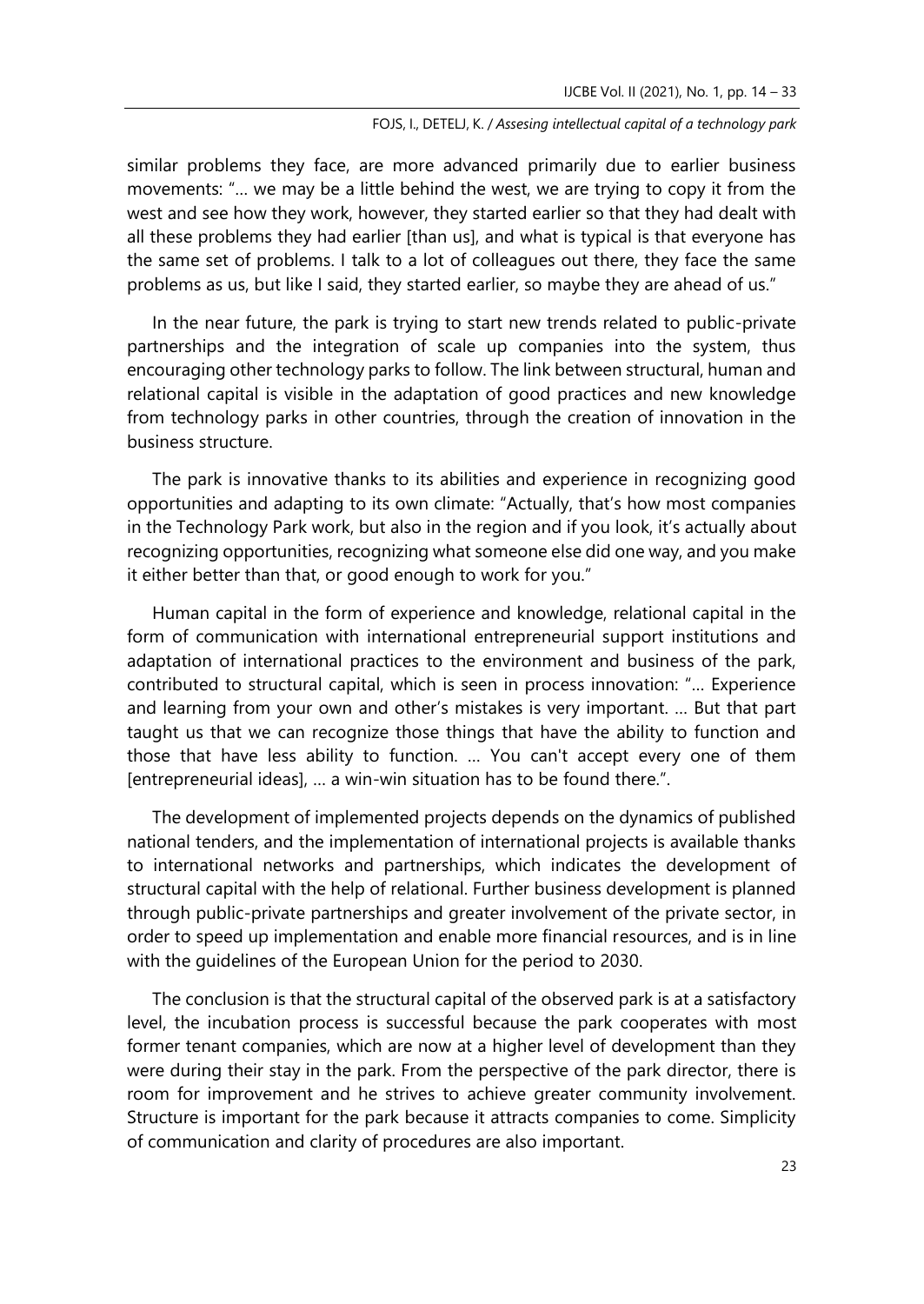### *Relational Capital*

The information exchange in the park takes place in a formal way through official communication channels, but also in informal gatherings of tenants, where the combination of human, through the exchange of knowledge, experience and good practices and relational capital (networking and cooperation) is visible again.

According to the respondent, relational capital is very important for the technology park. The recommendations of good partners can add value and trust to the park, that can later be used for projects and other forms of cooperation.

"Experience, market presence has enabled us to choose quality and reliable business partners. … We have some more consistent methods by which we assess whether a business partner is fit for us or not. I think that it brought experience, I would say some mistakes and good practices", which again indicates the connection between human, structural and relational capital.

A very good cooperation with business partners, but also with clients, i.e. tenants is visible: "… We have more or less daily communication with them [clients], we also have some satisfaction surveys that we had periodically, that they give us some feedback. It was always on us that we asked them to give us praise and criticism and we always left room for criticism, a place for some of their ideas, ... We implemented a lot of things [tenant suggestions and ideas]. … Feedback is very important."

Business relationships of the park are long lasting and clients are loyal: "Those companies that leave the Technology Park are still in good relations and intensive contacts and we have had a lot of cooperation with such companies, in terms of participation in our events, in terms of applications for some tenders, so we cooperate with them. Even now, I said this public-private partnership, it is a kind of giving back culture that we are now going to develop more intensively, meaning companies that have gained some value in the technology park, … they now know how to appreciate and value it after many years, it is that intangible capital, and now that they have grown, they have the possibility of co-financing, that is, financing some of our programs, [returning the service]."

The cooperation with public institutions is sometimes difficult: "From communication with parks in the region, the same problems of entrepreneurial support institutions outside were observed. … Our role as such institutions, … is exactly that, to "reconcile" the public and private sectors, to find a common language, .... And then, building trust with both the public sector and the private sector, I would say that this is actually the most demanding part of this business. But we have experiences and some methods that we apply there, which could work more and more.", but this is also an example where structural capital is visible through the role of relational capital, that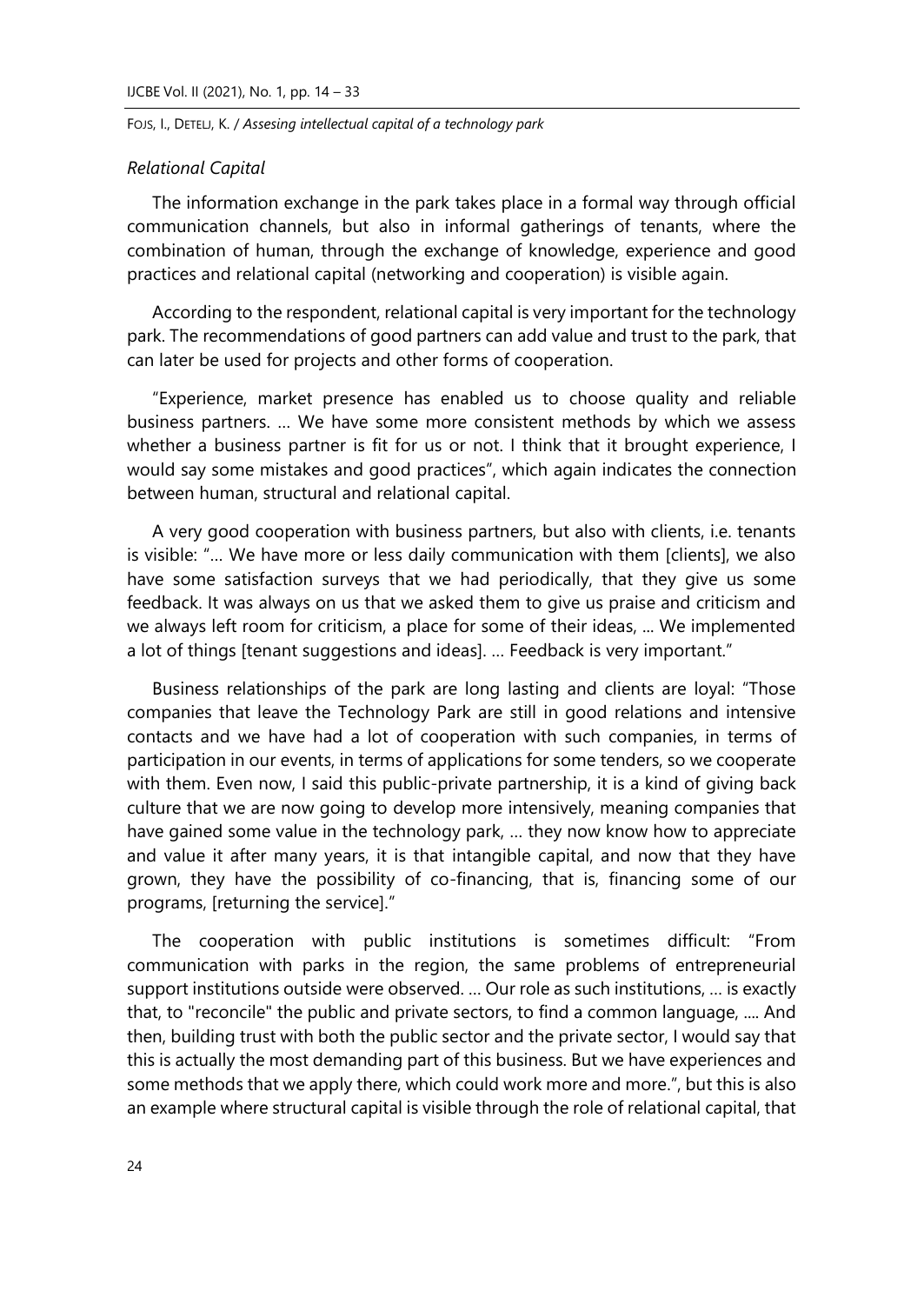is networks and cooperation can bring new projects and financial funds for innovation and process development.

There is a frequent public perception that the park is responsible for the overall development of companies, which is impossible with 50 current companies and 100 alumni companies, the entrepreneur has the initiative, and the park is a support. Regardless, the overall perception of the park is good, which is visible according to existing news about the park in the media. The plan of the park for relational capital development is a greater presence in the media. New projects will include the presentation of good practices of tenant companies to increase public awareness of the park's business.

Good cooperation with faculty and students is a great value for the park: "… Students who come for internships are a very, very valuable intellectual resource for us… we have benefited a lot by being actively involved in student internships, and then we involve students in our active projects."

The park is well networked nationally and internationally: "… Intensive exchange of good and bad practices that is equally important… that reputation we have is our starting point for the future."

Important determinants of the development of relational capital of the park are adaptation to the community and inclusiveness, but also respect for the values of all participants. According to the respondent, relational capital is very important for the operation of the park. The community, which includes networks, relations, business relationships and mutual communication, is the greatest value of the park.

# *Model of intellectual capital forms, their connection and conversion in a Technology park*

Earlier mentioned Brinkhoff and Kitzmann Quadruple model (2014) is showing the interrelationships between the four pillars: the private sector, universities and research center, public administration and society. The role of the university is to generate knowledge, the public sector is in charge of funding and public infrastructure, and the society creates new requirements that are followed by innovative and creative solutions.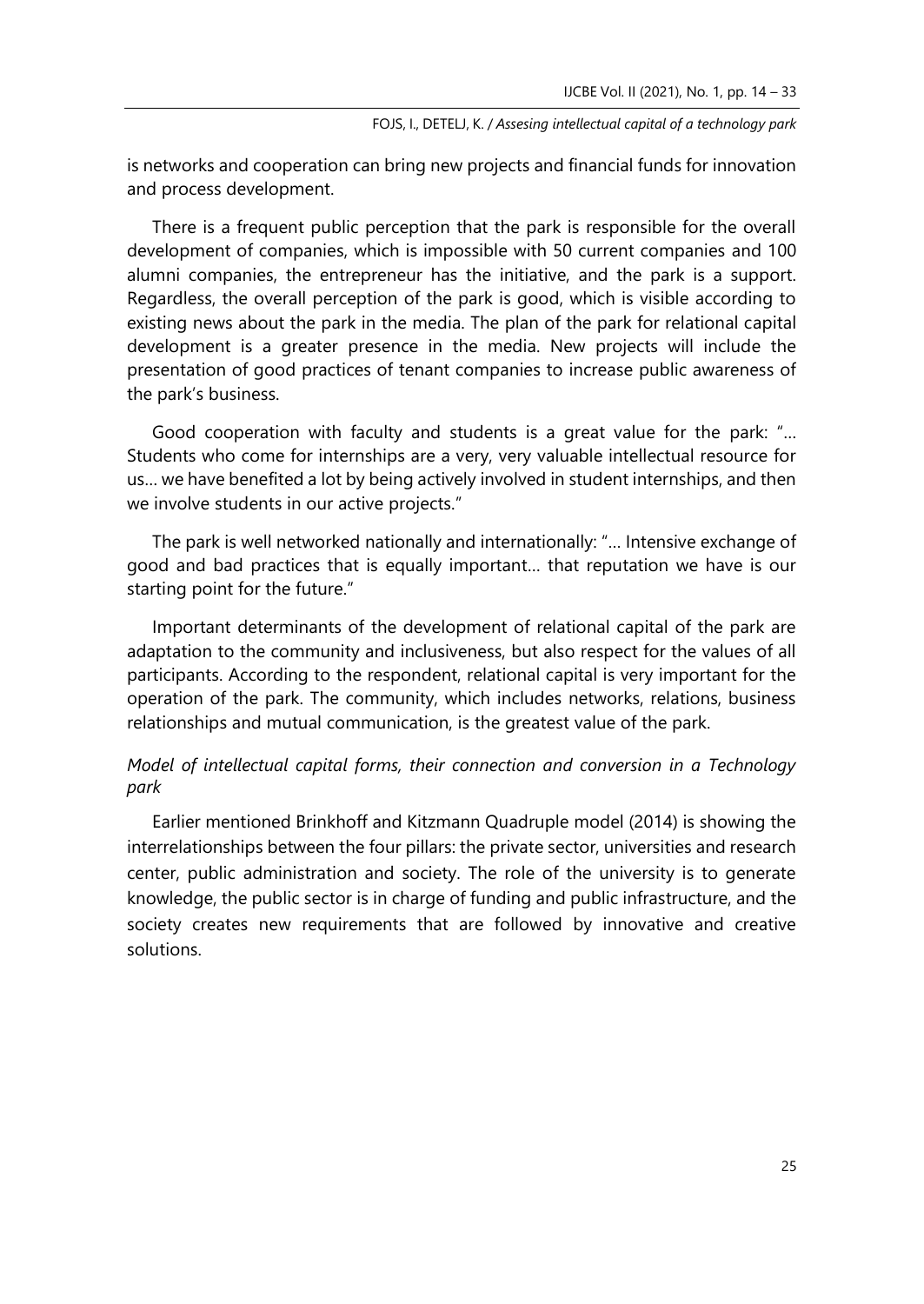

Figure 1: Quadruple helix model by Brinkhoff and Kitzmann (2014), according to Carayannis and Campbell 2009, Leydesdorff 2012

Based on previous research and data collected from the interviewee for this study, a theoretical intellectual capital assessment model for Croatian science and technology parks has been made.

According to the results of the interview, the designed model takes into account the technology park as a central element, surrounded by the main actors with whom it cooperates. The park together with the actors influences the creation of all types of capital from which the main outputs regarding park's business and cooperation arise.



Figure 2: Intellectual capital assessment model of a technology park, author's work

Transcript analysis and coding of relevant data resulted in the significant factors that have been identified as the main factors of intellectual capital of the technology park. According to the division into human, structural, and relational, they are shown in the schematic representation below.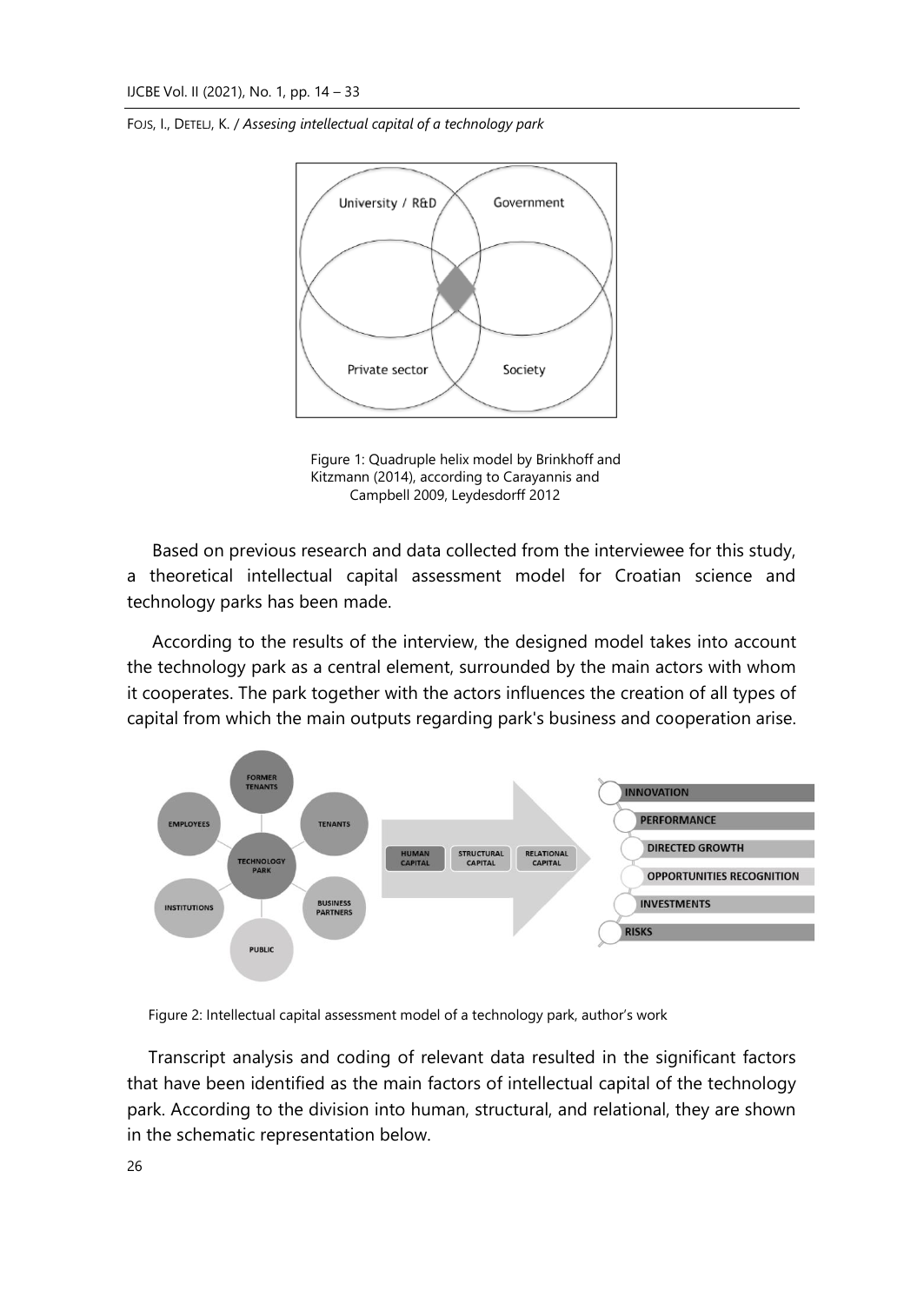

FOJS, I., DETELJ, K. / *Assesing intellectual capital of a technology park*

Figure 3: Identified factors of the intellectual capital of a technology park, author's work

Since there are many actors, inside and outside the park, who influence the park's business and are connected to the park due to some kind of collaboration, they are shown in the model below. In addition to the actors, the outputs of the park that arise from cooperation with the actors, but also from their own progress, are also important. From the analysis of the interview, numerous connections of actors, outputs and the technology park itself were revealed, repetitive notions and transformations of one form of capital into another were also identified, and those relationships are shown in the model below.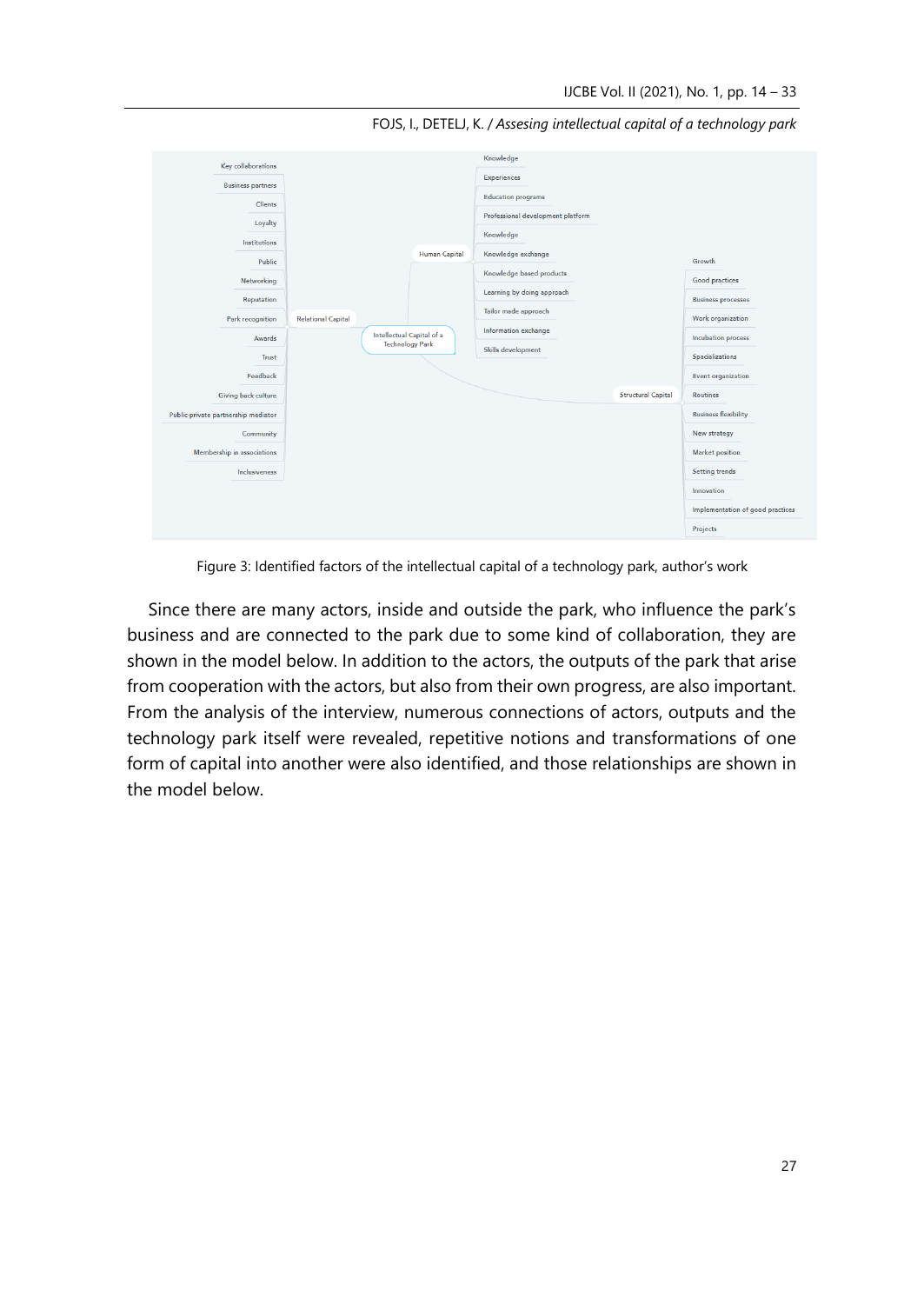

FOJS, I., DETELJ, K. / *Assesing intellectual capital of a technology park*

Figure 4: Connection between the technology park, related actors and their common determinants, author's work

For example, good practices are an output of human capital which is noticed when discussing tenants, employees, former tenants, and business partners. There is a clear relationship between human capital and relational capital in the form of good practices.

These models are representing key determinants of technology park's intellectual capital, which are connected to cooperating actors of a park as well as with outputs. The models can be starting points for measuring the impact of one or more identified intellectual capital variables on another variable, or the impact on technology park outputs. Since the connection of the described determinants and the conversion of different types of capital was confirmed by the interview, this model can be a basis for quantitative analysis.

# **5. Conclusion**

The role of a technology park is to advise and motivate tenants, but the success of these companies is not possible without their own involvement. Park is an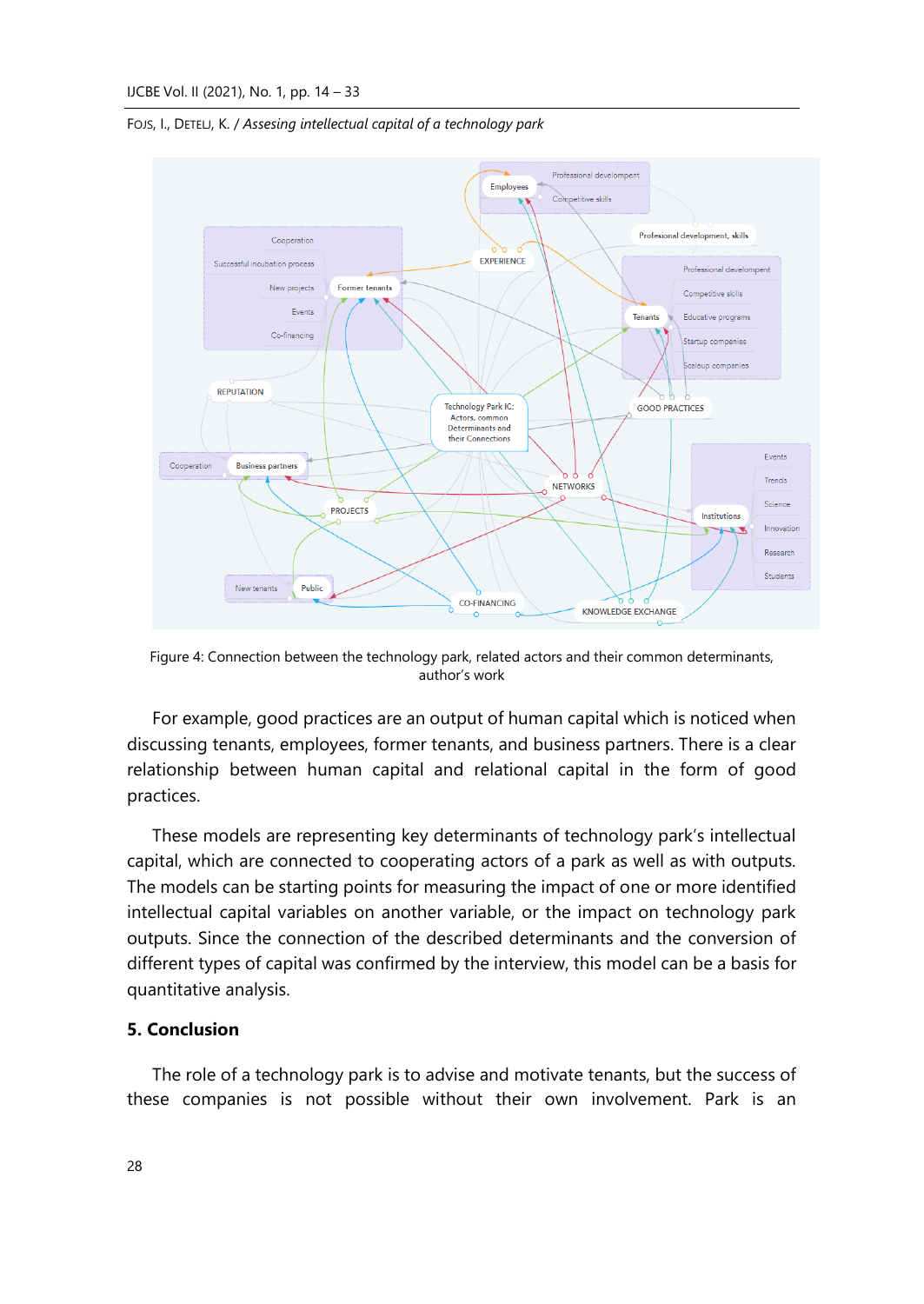intermediary that infiltrates new companies and connects them with existing ones, based on which the community develops.

According to the results of the interview, intangible assets and tangible assets of a technology park are related, and each form of intellectual capital is connected to each other. All forms are important for the business of the park, and for parks' innovation and performance, so it is necessary to invest in each form: "We should invest in human resources because through new programs (educational) …, we should invest in structural ones because I think it should simply be improved and simplified, and relational, it should be worked on, systematically, if we do not work on it [relations], then there are none [relations]."

Human resources are the determinant most often mentioned in the technology park in the context of intellectual capital. Knowledge, competencies and experience of tenants are connected with the innovations of the park, they enable dynamism, but they are also related to the performance of the park. From the perspective of the technology park director, human capital is crucial for a technology park, while knowledge exchange is the most important determinant of human capital: "It [Knowledge exchange] is actually the essence of the technology park's business".

The research provided an answer to the question of which form of intellectual capital is the most important in a technology park - human capital: experts, knowledge exchange; structural capital: incubation process; relational capital: community. "The greatest strength of human capital is that there is a good core of experts who are there, from whom you can learn how to do something and how not to. The greatest strength of structural capital is that there is a certain structure that attracts people to come here, but of course it can be improved, and the greatest strength of relational capital is the community, definitely … we always say that the community is the greatest value of the Technology Park, as soon as you mention the community, it automatically implies relationships and personal relationships and mutual communication."

# *Contribution and recommendations*

There has been no existing research on the intellectual capital of a technology park in the Republic of Croatia. This study had identified the determinants of intellectual capital in a technology park, but also identified most important factors of intellectual capital. A model of intellectual capital in a technology park has been made and it includes all the determinants and their connections. The parts of intellectual capital that need improvement and progress have also been identified regarding tenant motivation, structural process innovation and community expansion. This study can, due to the identification of most important factors of intellectual capital, serve as a basis for other research on the intellectual capital of technology parks, research centers and related institutions.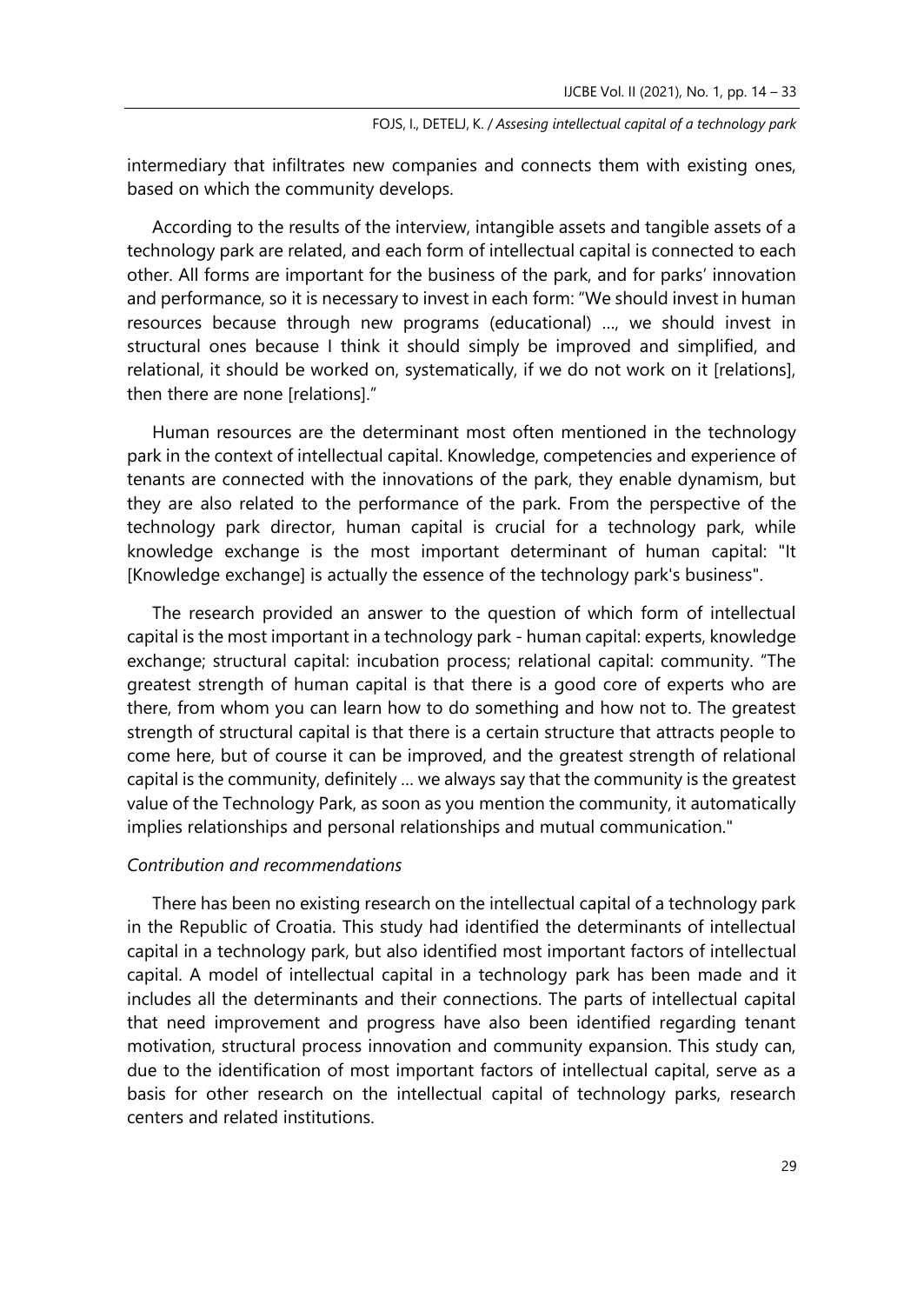One of the directions for future research is to include a larger number of respondents, i.e. to expand the sample to the national or international regional level, in order to compare the technology parks of a country or a geographical region. Another direction of future research is to examine awareness and perception of intellectual capital from the perspective of technology park tenants with a quantitative research approach. From the respondents' answers, it was concluded that the determinants of human and relational capital have the greatest impact on the park's innovations and that all types of intellectual capital affect park's performance. Therefore, future research could assess the quantitative effect of intellectual capital variables on innovation and performance.

# **References**

Alpeza, M., Delić, A., Has, M., Koprivnjak, T., Mezulić Juric, P., Oberman, M., Perić, J., Šimić Banović, R. (2020). 'Izvješće o malim i srednjim poduzećima u Hrvatskoj', CEPOR. Available at: www.cepor.hr/wp-content/uploads/2021/01/Izvjesce-2020-HR-web.pdf. (Accesed: 12. 5. 2021.)

Ane, L., Hanu, L., Siagian, S., Hamid, A.K. (2017) 'The Intellectual Capital Model Towards Optimizing the Performance of Informal Sector Entrepreneurs in The City of Medan' Advances in Social Science, Education and Humanities Research, volume 104

Bontis, N. (2002) 'National Intellectual Capital Index: A United Nations initiative for the Arab region'; Journal of intellectual Capital 5(1):13-39

Brinkhoff, S. and Kitzmann, R. (2014) 'Urban dreams and economic realities – Areas of innovation between the demands of the knowledge society and the requirements of innovative industries', 31st IASP World Conference: Conference Proceedings, International Association of Science Parks and Areas of Innovation (IASP), Campanillas, Málaga, Spain, pp. 263-279

Brunsko, Z. (1995) 'Tehnološki parkovi i njihova uloga u gospodarskom razvoju, Ekonomska misao i praksa', Dubrovnik IV (1995), BR. 2. (321-334)

Calza, F. Dezi, L., Schiavone, F., Simoni, M. (2014) 'The intellectual capital of business incubators', Journal of Intellectual Capital Vol. 15 No. 4, 2014 pp. 597-610

Chu, P.Y., Lin, Y. L., Hsiung, H. H., Liu, T. Y. (2006) 'Intellectual capital: An empirical study of ITRI', Technological Forecasting & Social Change 73 (2006) 886–902

30 Davoudi, S. M. M., Fartash, K., Zakirova, V. G., Belyalova, A. M., Kurbanov, R. A., Boiarchuk, A. V., Sizova, Z. M. (2017) 'Testing the Mediating Role of Open Innovation on the Relationship between Intellectual Property Rights and Organizational Performance: A Case of Science and Technology Park', EURASIA Journal of Mathematics, Science and Technology Education 2018 14(4):1359-1369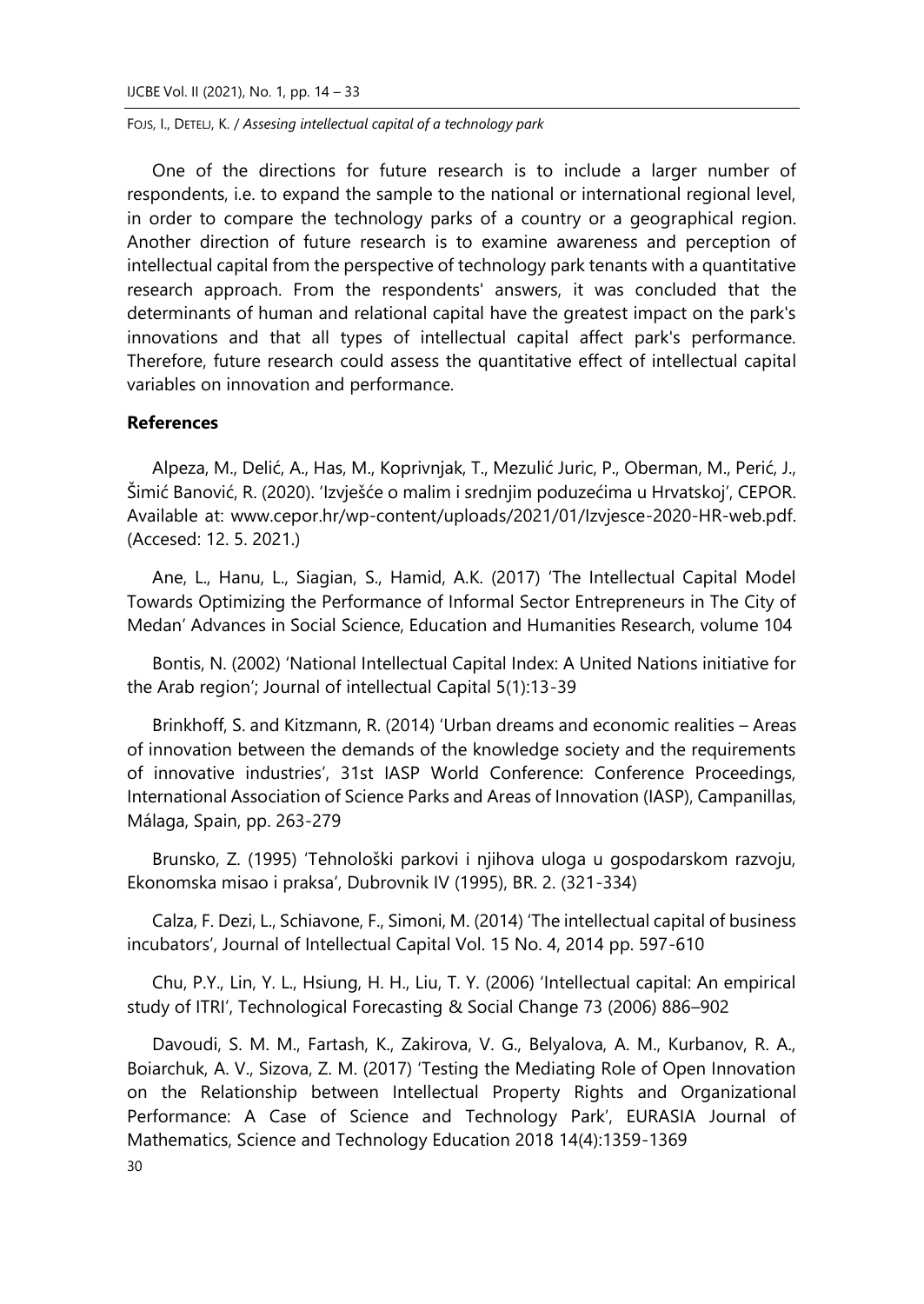Dayan, R., Heisig, P., & Matos, F. (2017). 'Knowledge management as a factor for the formulation and implementation of organization strategy', Journal of Knowledge Management, 21(2), 308–329.

Dong, Q. & Gao, C. (2012) 'Knowledge Engineering, Intellectual Capital of Creative Industry Park Based on Multi-objective Decision-Making and Entropy Methods', Systems Engineering Procedia 3, 326 – 332

Edvinsson, L. (1997) 'Developing Intellectual Capital at Skandia', Long Range Planning Vol.30

Edvinsson, L. and Stenfelt, C. (1999) 'Intellectual Capital of Nations — for Future Wealth Creation', Journal of Human Resource Costing & Accounting, Vol. 4 No. 1, pp. 21-33

European Commission (2001) 'Measuring Intangibles to understand and improve innovation management' (MERITUM)

European Commission (2019) 'Reflection Paper towards a sustainable Europe by 2030', Directorate-general for Communication, European Union

FIDIBE (2010) 'Manual of Innovative Business Parks in the SEE Region. project Development of Innovative Business Parks to Foster Innovation and Entrepreneurship in the SEE Area'. Available at: [http://www.southeast](http://www.southeast-europe.net/document.cmt?id=104)[europe.net/document.cmt?id=104.](http://www.southeast-europe.net/document.cmt?id=104) (Accesed: 12. 5. 2021.)

Gately, C. G., Cunningham, J. A. (2014) 'Building intellectual capital in incubated technology firms', Journal of Intellectual Capital Vol. 15 No. 4, 2014 pp. 516-536

Gibb, J. L. (2007) 'Optimising intellectual capital development: a case study of brokering in a science park', Int. J. Entrepreneurship and Innovation Management, Vol. 7, No. 6, 2007 491-505

Hyytiä, P. and Karvik, E. (2020) 'Examining Strategic Planning and Use of Intellectual Capital through Spectacles', Master's Program in Management, Umea University

Kaplan R. S., Norton D. P. (1992) 'The Balanced Scorecard - Measures That Drive Performance', Harvard Business Review 70, no. 1: 71–79. (Reprint #92105.)

Khanmirzaee, S., Jafari, M., & Akhavan, P. (2018). 'A study on the role of science and technology parks in development of knowledge-based economy', World Journal of Entrepreneurship, Management and Sustainable Development, 14(1), 74–85.

Khavandkar E., Theodorakopoulos N., Hart M., Preston J. (2016) 'Leading the Diffusion of Intellectual Capital Management Practices in Science Parks', Shipton H.,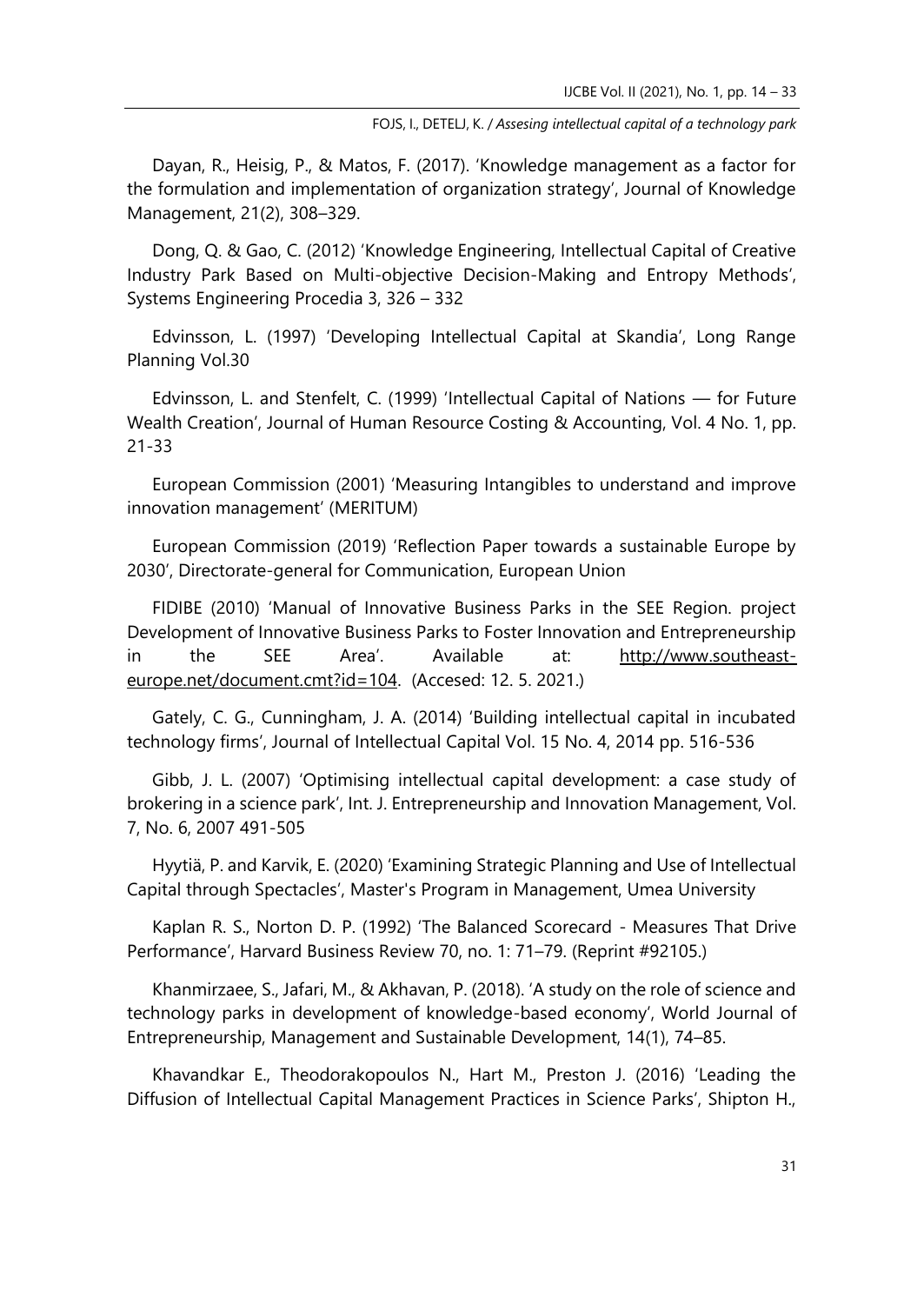Budhwar P., Sparrow P., Brown A. (eds) Human Resource Management, Innovation and Performance. Palgrave Macmillan, London

Kolaković, M. (2002) 'Teorijske osnove koncepcije intelektualnog kapitala' Znanje – temeljni ekonomski resurs, Sundać, D. (ur.), Ekonomski fakultet Sveučilišta u Rijeci, Rijeka, 125-138

Kong, E. and Ramia, G. (2020) 'A qualitative analysis of intellectual capital in social service non-profit organisations: A theory–practice divide', Journal of Management & Organization, Vol. 16 (5) 656-676

Leburić, A. (2001) 'Integracija kvalitativnih i kvantitativnih aspekata: perspektive empirijskih istraživanja otoka', Sociologija sela 38 (2001) ¼ (151/154): 189-210

Lin, C. Y. Y. i Edvinsson, L. (2010) 'What National Intellectual Capital indices can tell about the global economic crisis of 2007–2009', Electronic Journal of Knowledge Management, 8(2), str. 253–266.

Loyarte, E., Garcia-Olaizola, I., Marcos, G., Moral, M., Gurrutxaga, N., Florez-Esnal, J., Azua, I. (2018) 'Model for calculating the intellectual capital of research centres', Journal of Intellectual Capital, Emerald Publishing Limited 1469-1930

Maltseva, A. (2015) 'Intellectual capital of technology park structure: structural and factorial model', Proceedings of 12th International Conference on Business Management

Maltseva, A. (2016) 'Scientific approaches to the assessment of intellectual capital of technology park structures', International Journal of Applied Engineering Research ISSN 0973-4562 Volume 11, Number 4 (2016) pp 2921-2926

Martín-de Castro, G., Díez-Vial, I., Delgado-Verde, M. (2019) 'Intellectual capital and the firm: Evolution and research trends', Journal of Intellectual Capital, 20(4), 555–580.

Matos, F., Vairinhos, V., Durst, S., & Dameri, R. P. (2019) 'Intellectual Capital and Innovation for Sustainable Smart Cities: The Case of N-Tuple of Helices', Intellectual Capital Management as a Driver of Sustainability (pp. 49–66). Springer.

Nemet, B. (2012) 'Tehnološki parkovi – svjetska praksa i Hrvatska', Available at: http://inovatori.hr/wp-content/uploads/sites/225/2015/01/Tehnoloski-parkovisvjetska-praksa-i-Hrvatska.pdf. (Accesed: 12. 5. 2021.)

Orion (2021) Orion – O nama. Available at: [https://www.orion-web.hr/hr/o](https://www.orion-web.hr/hr/o-nama.html)[nama.html.](https://www.orion-web.hr/hr/o-nama.html) (Accesed: 13. 5. 2021.)